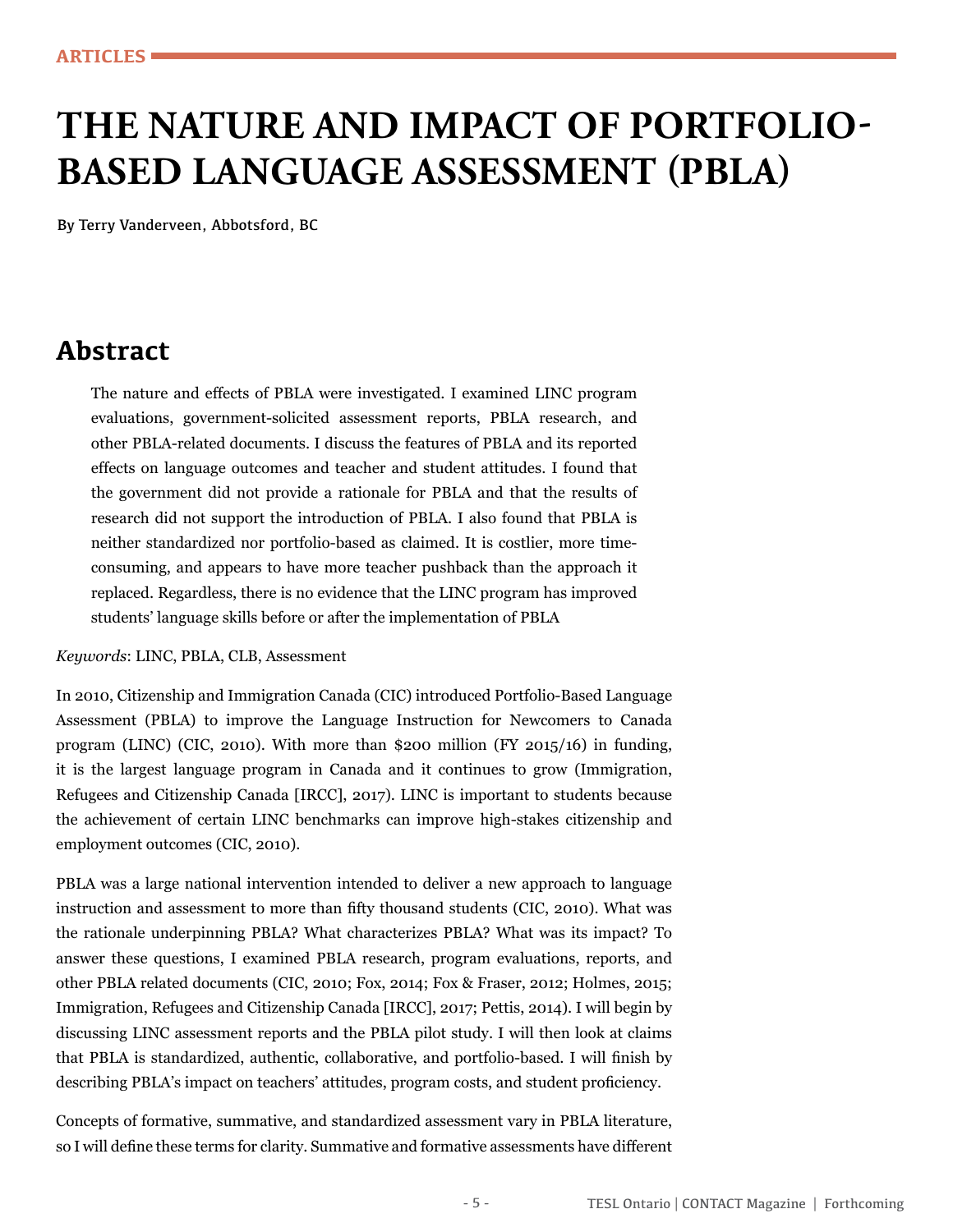purposes. Both assess current performance in relation to the outcomes, but formative assessments are ad-hoc, unstandardized, and used to 'form' or guide instruction and learning. A summative assessment, however, is planned and often standardized to some extent but has no formative role because it marks the end of an instructional unit. Scores on summative assessments are permanently recorded and represent value to stakeholders after the course is finished. Formative assessment scores are not recorded and have no value once the target outcome has been achieved.

Standardized assessments have been characterized as externally developed, large-scale, and norm-referenced (Henning, 1987; Pettis, 2014). However, the defining feature of a standardized test is its reliability rather than its size or the type of inferences drawn from its scores. A standardized test requires "all test takers to answer the same questions, or a selection of questions from a common bank of questions, in the same way, and … is scored in a 'standard' or consistent manner" (Abbot, 2014). A standardized assessment can be large- or small-scale, and inferences drawn from its scores can be either norm- or criterion-referenced.

# **The Introduction of PBLA**

#### **Pre-PBLA**

Just prior to introducing PBLA, CIC completed a comprehensive LINC program evaluation, which included the results of a survey and quasi-experimental study (CIC, 2010). In the program evaluation, CIC reported that the existing LINC program was cost-effective and that the teachers, materials, curriculum, and assessments were superior (pp. 14, 41, 42). The results of the survey and quasi-experimental study indicate otherwise. When surveyed, teachers reported that determining levels was confusing, that there were no progress and exit tests, that the program's objectives were unclear, and that there was no standard curriculum (p. 62). In the quasi-experimental study, CIC (2010) concluded that there were no significant differences in the "four skill[s]" between those who had taken LINC classes and those who had not (pp. 34, 35). The \$100 million (FY 2008/09) LINC program in place when PBLA was introduced was neither pedagogically effective nor cost effective as claimed earlier in the same document (CIC, 2010).

#### **Rationale for PBLA**

It is unclear why the government chose PBLA. Prior to the PBLA pilot study, external experts hired by the government to evaluate assessment models did not support assessments like PBLA (Makosky, 2008; Nagy & Stewart, 2009). In a literature review of alternative assessments Fox (2008), the same researcher who later conducted the pilot study, reported on the lack of reliability, high costs, and high labour demands that were associated with portfolios. These drawbacks had also been discussed by Nagy and Stewart in their report to CIC on LINC assessment (2009) prior to PBLA. The government-hired experts, including a pilot study researcher, had clearly described inherent problems with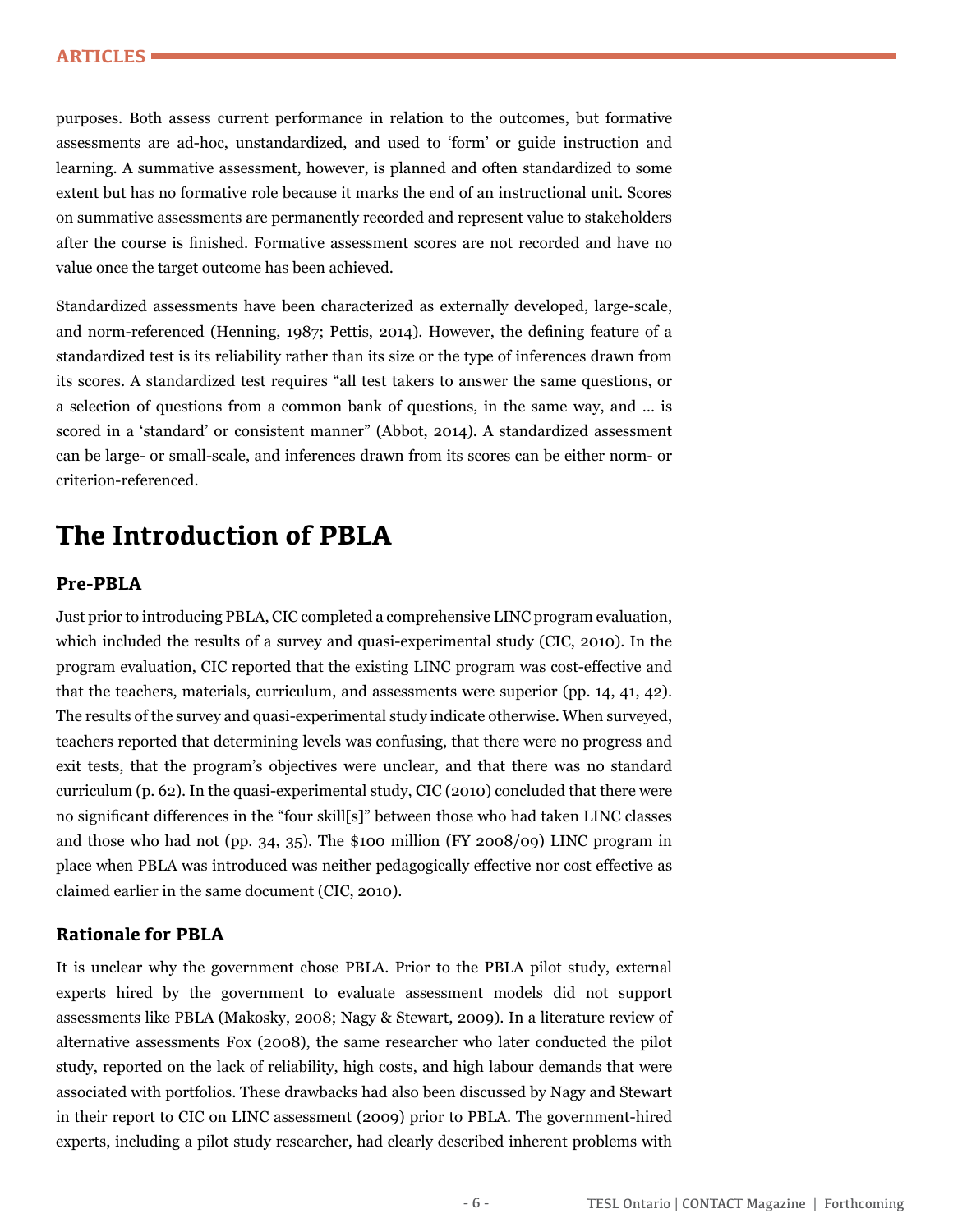#### **ARTICLES**

PBLA-like assessments (Fox, 2008; Nagy & Stewart, 2009), yet there was no evidence that these particularly relevant issues and documents were ever considered, which suggests that the decision to implement PBLA in 2010 (CIC) was foregone.

Four years after PBLA was introduced, experts (Pettis, 2014; Holmes, 2015) claimed that the decision to implement PBLA was based on the recommendations of other experts Makosky (2008) and Nagy and Stewart (2009). As mentioned above, these three experts did not support the use of portfolios as standardized assessments. Makosky did not even discuss the use of portfolios other than in a parenthetical comment about them being formative and controversial tools used by some school boards. Nagy and Stewart (2009) specifically warned against using portfolios as standardized assessments because of their low reliability, lack of validity, and high costs – problems acknowledged by the pilot study researcher prior to PBLA (Fox, 2008) and evident in the researcher's subsequent PBLA studies (Fox & Fraser, 2012; Fox, 2014).

#### **The Pilot Study**

CIC's first step in implementing PBLA was to pilot a "standardized portfolio-based assessment" that would "produce reports on student progress and the immediate outcomes of language training" (2010, p. x) to improve achievement and its measurement. The pilot study, however, focused on student and teacher behaviours and perceptions rather than achievement (Fox & Fraser, 2012). More than half of all the teachers surveyed reported that PBLA had no effect or a negative effect on their planning, teaching, and assessment (Fox & Fraser, 2012, p. 11).

Likewise, there was little or no evidence that the implementation of PBLA improved students' perceptions of how often they reviewed their work (Fox & Fraser, 2012, p. 20), their attendance (p. 23), their own fluency (p. 26), the effectiveness of the class materials (p. 26), and the organization of their work (p. 27). Insufficient rater-reliability, low teacher participation, and teacher complaints about PBLA were also reported. Teacher and student opposition to PBLA is convincing evidence that PBLA was ineffective, unpopular, and timeconsuming, yet it was deemed a success by the government, the pilot study researchers, and an expert (CIC, 2013; Fox & Fraser; 2012, Pettis; 2012).

# **The Nature of PBLA**

#### **Formative and Summative Roles**

At the time it was introduced, the government and experts established PBLA as a formative, summative, and standardized assessment (CIC, 2010; Fox & Fraser, 2012; Pettis, 2012). Two years later, however, one of the experts, the pilot study researcher, stated that she and others had "got it wrong", arguing that PBLA was not working as intended because it was used as a summative rather than a formative tool (Fox, 2014, p. 68). Other experts made similar arguments. Citing Black and Wiliam (1998a), Pettis (2012, 2014) and Holmes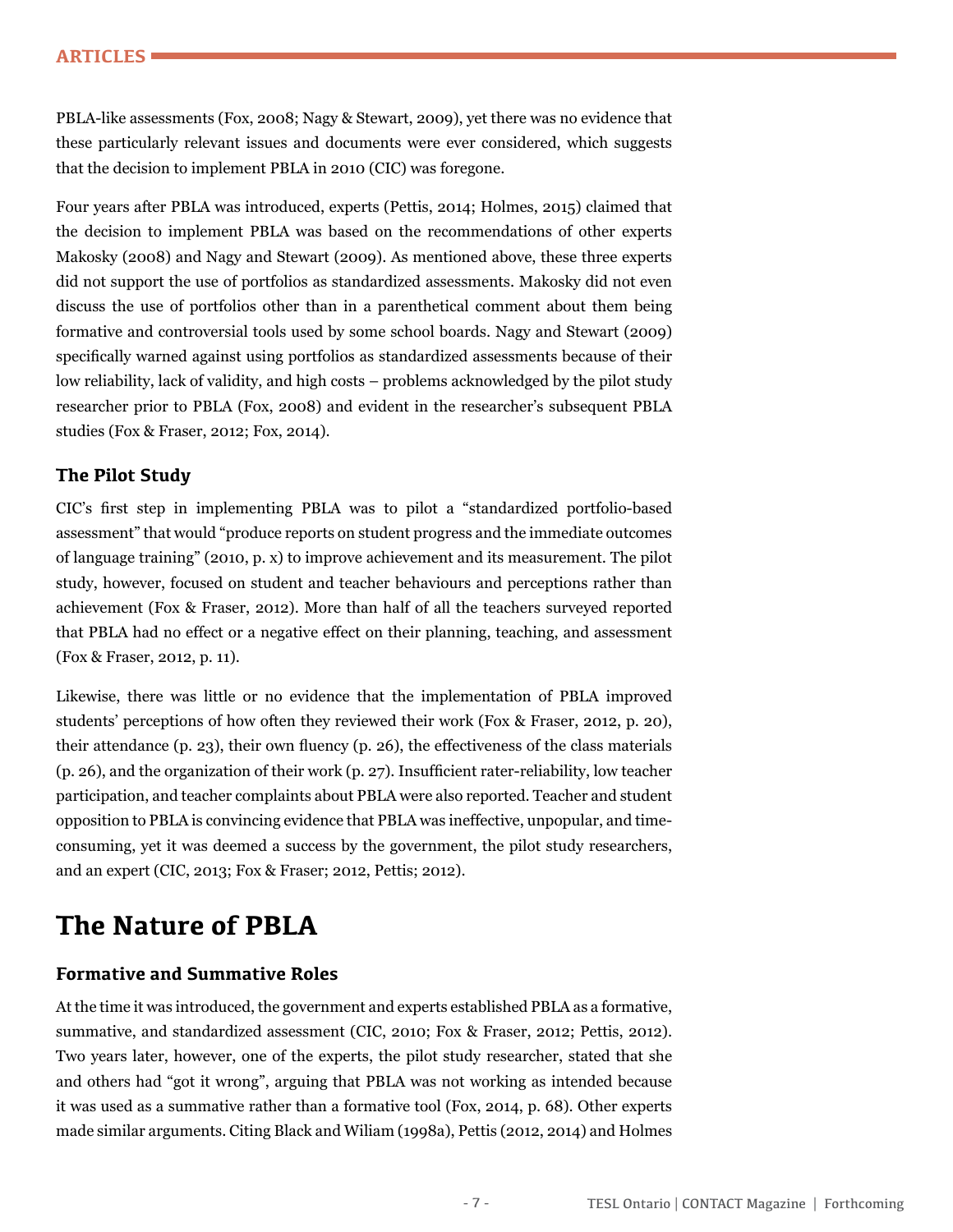(2015) claimed that all assessment must be formative, but Holmes also stressed the importance of good summative assessments. Teachers and other PBLA experts stated that summative testing would be unnecessary once PBLA was implemented (Elsa Net, 2015). These claims are inconsistent with the purpose of PBLA and the definitions of formative and summative assessments. Unlike formative assessments, summative assessments are necessary and their scores represent value outside the classroom. Furthermore, Black and Wiliam did not argue that all assessment should be formative, but they did state that summative assessments are required (1998b).

#### **PBLA as a Portfolio-based assessment**

Whether used formatively or summatively, PBLA lacks the characteristics of a true portfolio-based assessment. The PBLA "portfolio" is organized and scored according to the outcomes (the CLBs) but scores are not assigned to the portfolio itself. In a true portfolio-based system, the student, not the teacher, selects artefacts for assessment. Ultimately, the PBLA portfolio serves the same purpose as a typical binder — to improve the summative assessment outcome by organizing prescribed course work, including formative assessments, for review and study.

#### **PBLA as systematic, authentic, collaborative, and learner-centred**

PBLA has been defined as "…systematic, authentic, and collaborative" and learner-centred (Pettis, 2014, p.7; 2012, p. 18). PBLA is based on standardized outcomes but its assessment tasks are unstandardized because they are individually created or chosen (Pettis, 2014) by each teacher. In these respects, PBLA resembles a typical course with multiple sections and a shared exam. These teacher-chosen assessment tasks are authentic for the teacher but not the student. Furthermore, the involvement of individual teachers for artefact selection and the use of students' peers for summative assessment tasks (Pettis, 2014) is unsystematic and raises bias and authorship issues (Gearhart & Herman, 1998).

PBLA has been called collaborative and learner-centred (Pettis, 2012, 2014) but compared to students in a true portfolio or traditional system, PBLA students have less control. They have no role in the selection of artefacts for assessment (Ripley, 2012) nor do they want one (Fox, 2014). According to the PBLA guide (Pettis, 2014), teachers must choose artifacts because students choices were "unhelpful" (p.38). PBLA also prescribes much of the content and the use of student binders (Hajer, n.d.). Each binder must contain personal information, all class work for an entire benchmark, formative and summative assessment tasks for an entire benchmark, and 128 pages of reference material.

Much of the reference material, which includes information on the House of Commons, how to buy a house, and the provincial and federal income tax brackets, is widely available online, rarely accessed, and not tested. Therefore, it is not surprising that students and teachers reported that the PBLA binder was unnecessary, cumbersome, and stressful to use and repeatedly carry home and to class (ELSA Net, 2015; Fox, 2014). Students in traditional and true portfolio systems have more control over what goes in their binder or portfolio and how it is organized.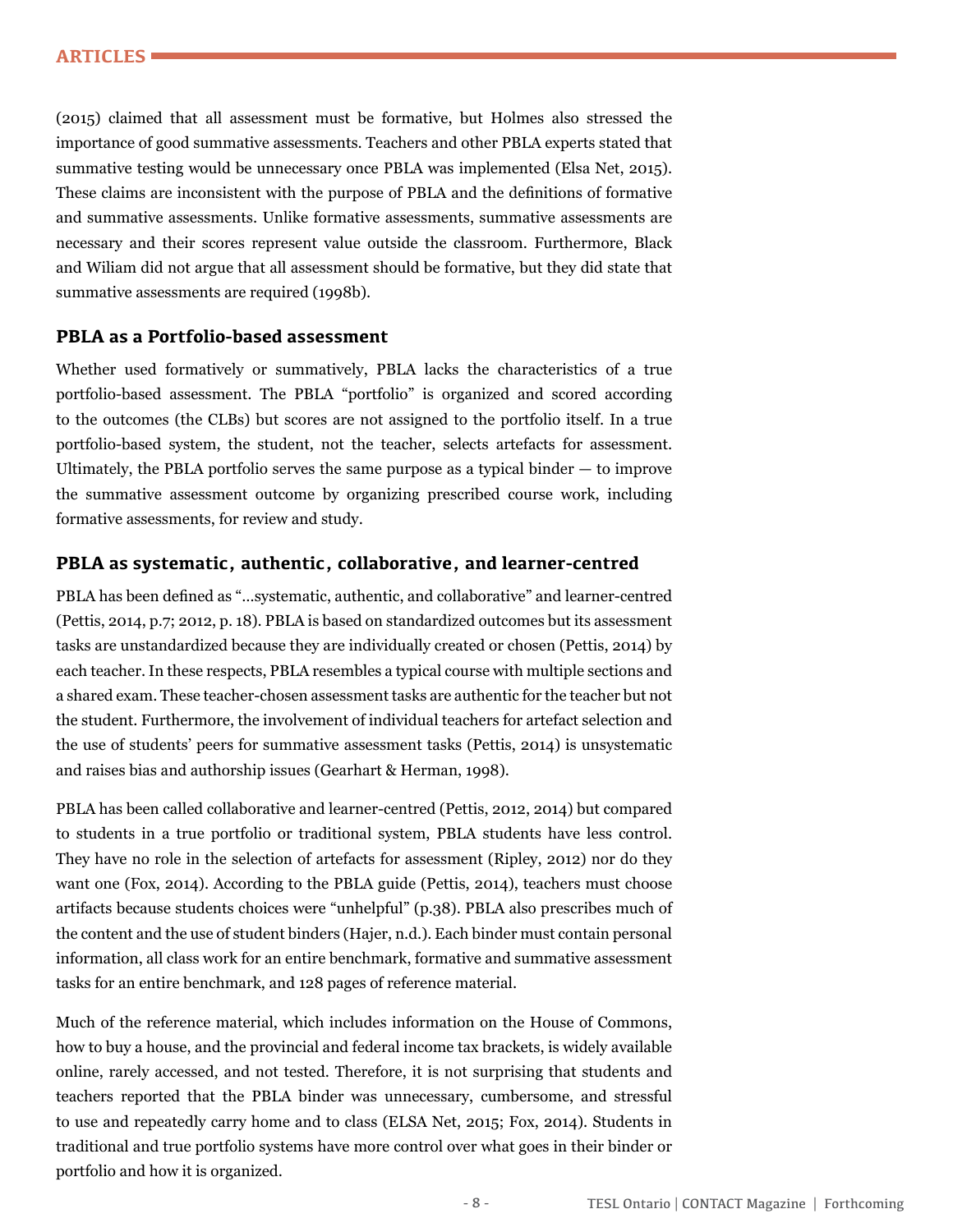# **The Effects of PBLA**

#### **Effect on proficiency**

The goal of the LINC program is to help students settle in Canada by improving their language skills (IRCC, 2017), but the implementation of PBLA has had a negative overall effect. In the pilot study, students reported that PBLA did not improve their English (Fox & Fraser, 2012). PBLA students also needed 50% more instructional time to complete a benchmark, and they used English outside of the home 20% less frequently than newcomers not in the program (IRCC, 2017; 2018). Most importantly, students who had been in the LINC program, pre- or post-PBLA, had not improved their English any more than newcomers not in the program (CIC, 2010, p. 35; IRCC, 2018, p. 9). Other negative effects associated with PBLA were high teacher pushback, higher labour requirements, and higher costs.

#### **Teacher Pushback**

Teacher complaints remain a prominent feature of PBLA seven years after it was introduced in 2010. Teacher pushback was clearly evident in early research (Fox, 2014; Ripley, 2012) and more recently in a petition signed by a group of more than 650 people who are appealing to the minister responsible for the IRCC to abolish PBLA (Lachini, 2018). Based on the petition statement and the comments, it appears many teachers are unhappy with PBLA for similar reasons given by the teachers surveyed six years earlier in the pilot study (Fox, 2012). Teachers have opposed PBLA since its introduction but the current opposition to it is striking because it is widespread and strong.

#### **Labour Requirements**

Another important problem, albeit not directly pedagogical, is the number of teachers and instructional hours PBLA requires. The use of portfolios increases labour requirements and costs, which can be significant (Catteral & Winters, 1994; Hargreaves, Earl, & Schmidt; 2002; Nagy & Stewart, 2009), and PBLA is no exception. Language instruction costs, which were highly correlated with the number of teachers (CIC, 2010), had changed very little in the five years prior to PBLA. However, four years after PBLA was introduced, assessment costs rose 220% while the number of students rose only 75% (CIC, 2010; IRCC, 2017). Teacher complaints about the additional time demands and unpaid work under PBLA (Fox, 2014; Lachini, 2018; Ripley, 2012) suggest that the large increase in funding was insufficient and that its labour requirements are still unmet.

## **Conclusions**

First, the decision to implement PBLA was neither evidence-based nor clear. The results of the pilot study and the two government reports on assessment (Fox & Fraser, 2012; Makosky, 2008; Nagy and Stewart, 2009) did not support the implementation of a system like PBLA. Second, conceptions of portfolios and standardized, summative, and formative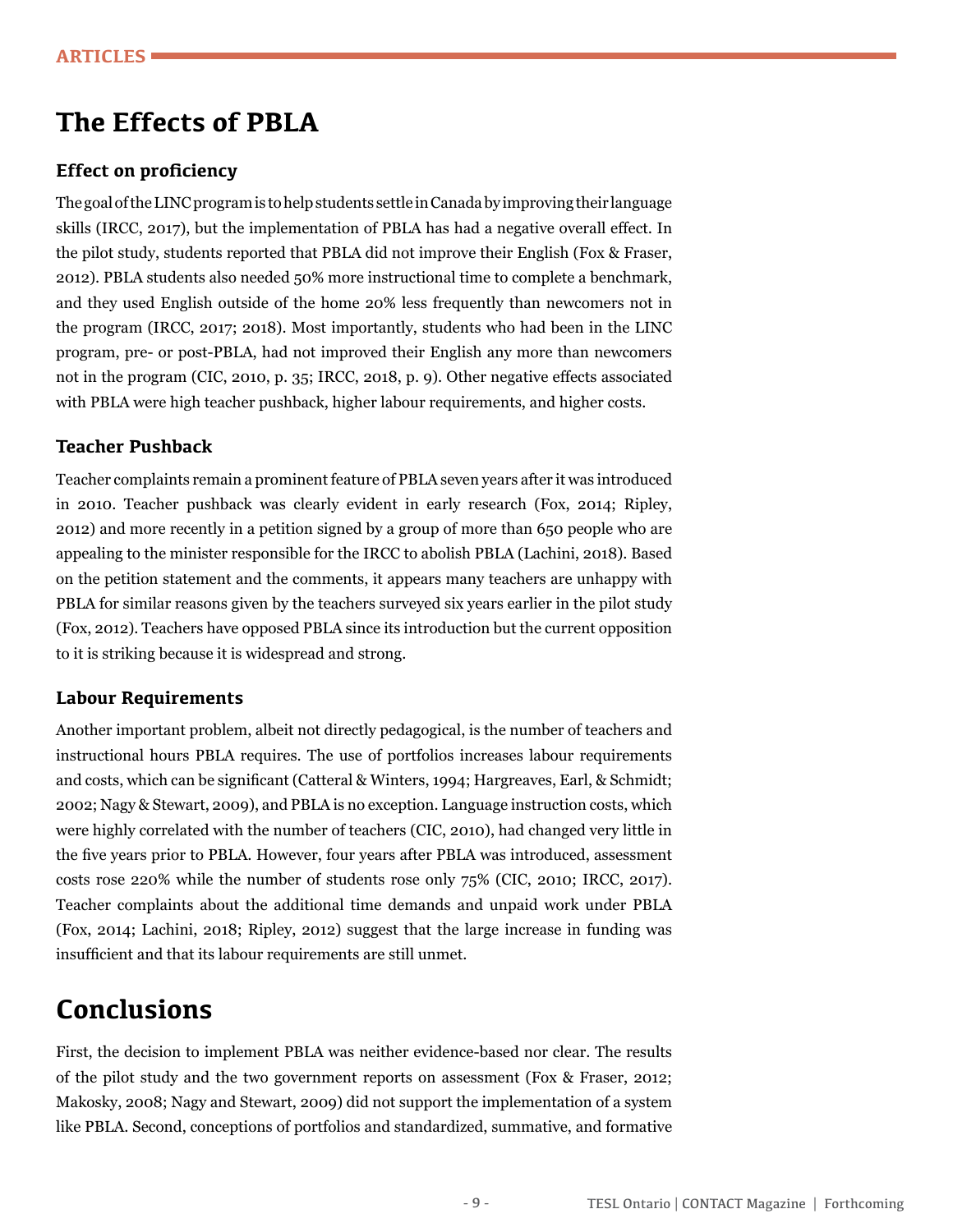assessments were inconsistent with their definitions and the purpose of PBLA. Third, PBLA is neither portfolio-based nor standardized. It is an assessment based on shared outcomes, which are standards, but it uses unstandardized tasks. Fourth, teachers and students view PBLA as onerous and ineffective. Fifth, PBLA and the previous approach were equally ineffective in changing language outcomes in Canada's \$200 million (FY 2016) national language program (IRCC, 2017). PBLA, however, was costlier and required many more instructional hours.

## **References**

- Abbot, S. (2014). *Standardized test*. Retrieved May 11, 2018, from The glossary of education reform.:<http://edglossary.org/standardized-test/>
- Black, P. & William, D. (1998a). *Inside the black box: Raising standards through classroom assessment.* London, UK: King's College London School of Education.
- Black, P. & William, D. (1998b). Inside the black box: Raising standards through classroom assessment. *Phi Delta Kappan*, 139–144, 146–148. doi:[http://dx.doi.](http://dx.doi.org/10.1177/003172171009200119) [org/10.1177/003172171009200119](http://dx.doi.org/10.1177/003172171009200119)
- Catterall, J. & Winters, L. (1994). *Economic analysis of testing: Competency, certification, and 'authentic' assessments (CSE Report 383).* University of California, National Center for Research on Evaluation, Standards, and Student Testing (CRESST)., Los Angeles. Retrieved from<http://cresst.org/wp-content/uploads/TECH383.pdf>
- Citizenship and Immigration Canada. (2010). *Evaluation of the Language Instruction for Newcomers to Canada (LINC) program.* Ottawa: Citizenship and Immigration Canada. Retrieved from [https://www.canada.ca/content/dam/ircc/migration/ircc/english/resources/](https://www.canada.ca/content/dam/ircc/migration/ircc/english/resources/evaluation/linc/2010/linc-eval.pdf) [evaluation/linc/2010/linc-eval.pdf](https://www.canada.ca/content/dam/ircc/migration/ircc/english/resources/evaluation/linc/2010/linc-eval.pdf)
- Citizenship and Immigration Canada. (2013, March 15). *Operational bulletin 510*. Ottawa. Retrieved May 11, 2018, from [https://www.canada.ca/en/immigration-refugees-citizenship/](https://www.canada.ca/en/immigration-refugees-citizenship/corporate/publications-manuals/operational-bulletins-manuals/bulletins-2013/510-march-15-2013.html) [corporate/publications-manuals/operational-bulletins-manuals/bulletins-2013/510](https://www.canada.ca/en/immigration-refugees-citizenship/corporate/publications-manuals/operational-bulletins-manuals/bulletins-2013/510-march-15-2013.html) [march-15-2013.html](https://www.canada.ca/en/immigration-refugees-citizenship/corporate/publications-manuals/operational-bulletins-manuals/bulletins-2013/510-march-15-2013.html)
- ELSA Net. (2015). *LISTN Learning Event 2015*. Language Instruction Support and Training Network.
- Fox, J. (2008). Alternative assessment. In E. Shohamy & N. Hornberger (Eds.), *Encyclopedia of language and education* (2 ed., Vol. 7, pp. 97–109). New York: Springer.
- Fox, J. (2014). Portfolio based language assessment (PBLA) in Canadian immigrant language training: Have we got it wrong? *Contact, 40*(2), 68–83. Retrieved from [https://www.](https://www.teslontario.org/uploads/publications/researchsymposium/ResearchSymposium2014.pdf) [teslontario.org/uploads/publications/researchsymposium/ResearchSymposium2014.pdf](https://www.teslontario.org/uploads/publications/researchsymposium/ResearchSymposium2014.pdf)
- Fox, J. & Fraser, W. (2012). *Report on the impact of the implementation of PBLA on LINC teachers and students: Ottawa field test, September 2010 to December 2011.* Ottawa: Citizenship and Immigration Canada.
- Gearhart, M. & Herman, J. (1988). Portfolio assessment: Whose work is it? *Educational Assessment, 5*(1), 41–55. doi:[https://doi.org/10.1207/s15326977ea0501\\_2](https://doi.org/10.1207/s15326977ea0501_2)
- Hajer, A. (n.d.). *Language Companion | Stage II: CLB 5–8.* Citizenship and Immigration Canada. Retrieved from [https://www.7oaks.org/Programs/Settlement/Documents/](https://www.7oaks.org/Programs/Settlement/Documents/PBLALanguage%20Companion,%20CLB%205-8.pdf) [PBLALanguage%20Companion,%20CLB%205-8.pdf](https://www.7oaks.org/Programs/Settlement/Documents/PBLALanguage%20Companion,%20CLB%205-8.pdf)
- Hargreaves, A., Earl, L., & Schmidt, M. (2002). Perspectives on Alternative Assessment Reform. *American Educational Research Journal*, 69–95. doi:[https://doi.](https://doi.org/10.3102/00028312039001069) [org/10.3102/00028312039001069](https://doi.org/10.3102/00028312039001069)